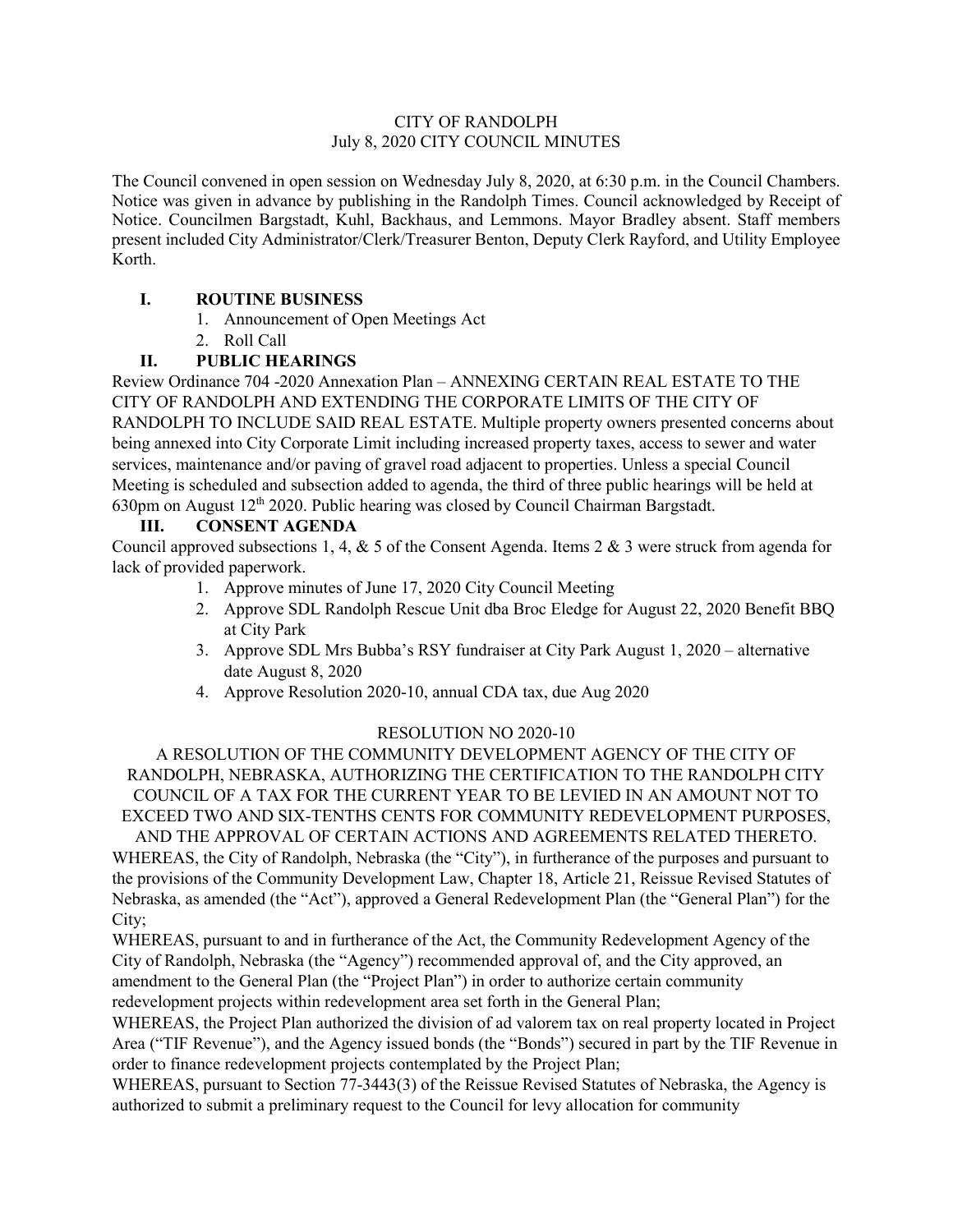redevelopment purposes in an amount not to exceed two and six-tenths cents on each one hundred dollars to be levied upon the taxable value of the taxable property in the City, with the proceeds to assist in the defraying of any expenses of redevelopment plans and projects, including without limitation the General Plan and the Project Plan, and including the payment of principal and interest on any bonds issued to pay the costs of any such plans and projects, including without limitation the Bonds;

WHEREAS, the Agency desires to submit a preliminary request to the Council for levy allocation for community redevelopment purposes in an amount not to exceed two and six-tenths cents on each one hundred dollars to be levied upon the taxable value of the taxable property in the City, with the proceeds to assist in the defraying of any expenses of redevelopment plans and projects, including without limitation the General Plan and the Project Plan, and including the payment of principal and interest on any bonds issued to pay the costs of any such plans and projects, including without limitation the Bonds; WHEREAS, pursuant to Section 18-2107(11) of the Act, the Agency is authorized to certify to the Council of the City a tax for community redevelopment purposes in an amount not to exceed two and sixtenths cents on each one hundred dollars to be levied upon the taxable value of the taxable property in the City, which is subject to allocation, with the proceeds to be employed to assist in the defraying of any expenses of redevelopment plans and projects, including the payment of principal and interest on any bonds issued to pay the costs of any such plans and projects; and

WHEREAS, the Agency desires to authorize certification to the Council of a tax for community redevelopment purposes in an amount not to exceed two and six-tenths cents on each one hundred dollars to be levied upon the taxable value of the taxable property in the City, with the proceeds to assist in the defraying of any expenses of redevelopment plans and projects, including without limitation the General Plan and the Project Plan, and including the payment of principal and interest on any bonds issued to pay the costs of any such plans and projects, including without limitation the Bonds.

NOW, THEREFORE, BE IT RESOLVED BY THE COMMUNITY REDEVELOPMENT AGENCY OF THE CITY OF RANDOLPH, NEBRASKA AS FOLLOWS:

Section 1. The Agency finds that it is necessary for community redevelopment purposes, including in order to pay debt service on the Bonds, to levy, certify to the Council of the City, and request allocation from the City of a tax for the current year for community redevelopment purposes, in an amount not to exceed two and six-tenths cents on each one hundred dollars to be levied upon the taxable value of the taxable property in the City, with the proceeds to assist in the defraying of any expenses of redevelopment plans and projects, including without limitation the General Plan and the Project Plan, and including the payment of principal and interest on any bonds issued to pay the costs of any such plans and projects, including without limitation the Bonds.

Section 2. The Agency hereby submits to the Council of the City, pursuant to Section 77-3443(3) of the Reissue Revised Statutes of Nebraska, a preliminary request for levy allocation for community redevelopment purposes in an amount not to exceed two and six-tenths cents on each one hundred dollars to be levied upon the taxable value of the taxable property in the City, with the proceeds to assist in the defraying of any expenses of redevelopment plans and projects, including without limitation the General Plan and the Project Plan, and including the payment of principal and interest on any bonds issued to pay the costs of any such plans and projects, including without limitation the Bonds.

Section 3. The Agency hereby certifies to the Council of the city a tax for the current year for community redevelopment purposes, in an amount not to exceed two and six-tenths cents on each one hundred dollars to be levied upon the taxable value of the taxable property in the City, with the proceeds to assist in the defraying of any expenses of redevelopment plans and projects, including without limitation the General Plan and the Project Plan, and including the payment of principal and interest on any bonds issued to pay the costs of any such plans and projects, including without limitation the Bonds.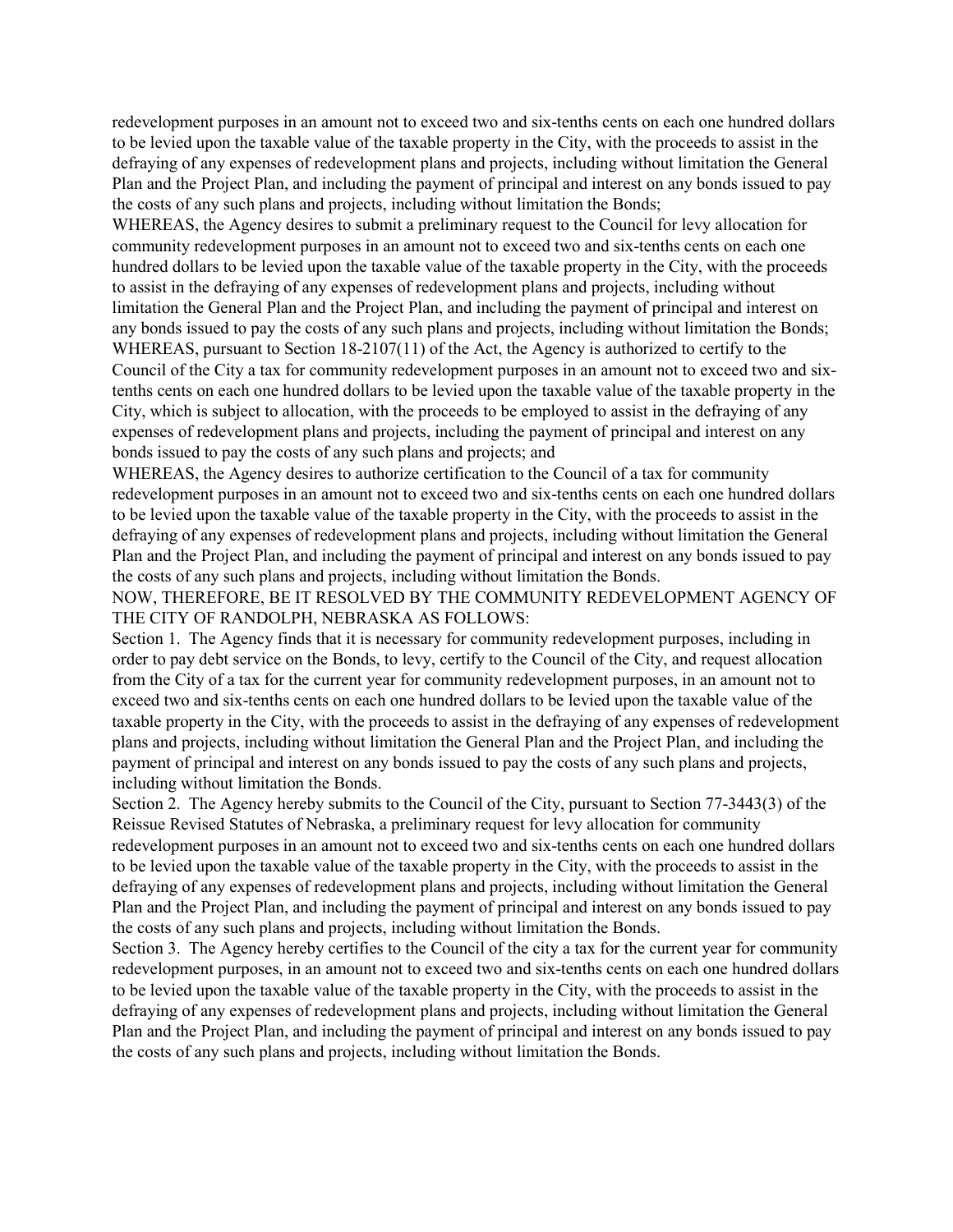Section 4. The Chair and Secretary of the Agency are authorized to take actions and enter into such agreements deemed necessary in order to carry out the purpose and intent of this resolution. Specifically, the Chair and Secretary of the Agency are authorized as follows:

a. Certify to the Council, in the form set forth in Attachment 1, the tax authorized by Section 3; and b. Execute the agreement, the form of which is set forth in Attachment 2, between the Agency and City that shall determine the final levy allocation of the City. Section 5. This resolution shall be in full force and effect from and after its passage as provided by law. DATED: July 8, 2020.

5. Appointment of Daniel Korth to the Planning Commission

## **IV. REGULAR AGENDA**

1. Review and approve Claims

Council approved claims as submitted excluding Randolph Farm Supply.

2. Review and approve Randolph Farm Supply Claims Council approved the Randolph Farm Supply Claim.

## **MONTH OF JUNE CLAIMS**

AUDITORIUM\$1,107.42 APPEARA - TS \$21.21 BLACK HILLS ENERGY - UT\$41.00 GLASS EDGE - RM \$988.00 LINGO -TE \$48.72 SAMS HARDWARE HANK - SU \$8.49 CEMETERY \$5,175.23 BRIAN WINKELBAUER - GO\$1,075.00 CITY OF RANDOLPH -  $PY$  \$3,809.71 RANDOLPH FARM SUPPLY - GA \$153.57 WATTIER TRUE VALUE - RM \$83.95 WATTIER TRUE VALUE - SU \$53.00 CITY HALL \$2,530.01  $APPEARA - TS$  \$21.21 BLACK HILLS ENERGY - UT\$30.95 DCC - TE \$10.05 HARTELCO - MC \$24.64 HARTELCO - ME \$598.63 JIMS FOOD CENTER - FB \$38.01 LEAGUE OF NE MUNICIPALITIES - ED \$840.00  $LINGO - TE$  \$48.72 NE NEBRASKA NEWS COMPANY - PP \$72.08 QUILL - SU \$127.33 ULINE - FR \$592.22 ECONOMIC MILLER LANDSCAPING - CA ELECTRIC \$54,064.06 ALTEC - SU \$58.57  $APPEARA - TS$  \$21.21

BORDER STATES ELECTRIC - SU \$1,831.61 CITY OF RANDOLPH - IR \$785.42 CITY OF RANDOLPH - UTILITY BILL - UT \$71.47 LEITING AUTO - SU \$20.46 LINGO -TE \$48.72 NE NEBRASKA NEWS COMPANY - PP \$72.08 NPPD - UT \$31,127.24 QUILL - SU \$62.50 RANDOLPH FARM SUPPLY - GA \$74.36 SAMS HARDWARE HANK - SU \$83.80 STATE OF NEBRASKA POWER REVIEW BOARD - UT \$123.87 T&R ELECTRIC - EP \$6,295.00 US POST OFFICE - PO\$61.00 WAPA - UT \$2,615.73 WESCO - SU \$3,682.41 FIRE \$1,398.99 BLACK HILLS ENERGY - UT\$70.40 CITY OF RANDOLPH - UTILITY BILL - UT \$227.22 DANKO - SU \$441.53 FELD FIRE - SU \$604.00 LINGO -TE \$48.72 QLT - SU \$7.12 GENERAL \$18,392.42 CITY OF RANDOLPH - IR \$142.67 CITY OF RANDOLPH - PY \$18,249.75 GOLF \$18,866.01 CITY OF RANDOLPH - IR \$261.87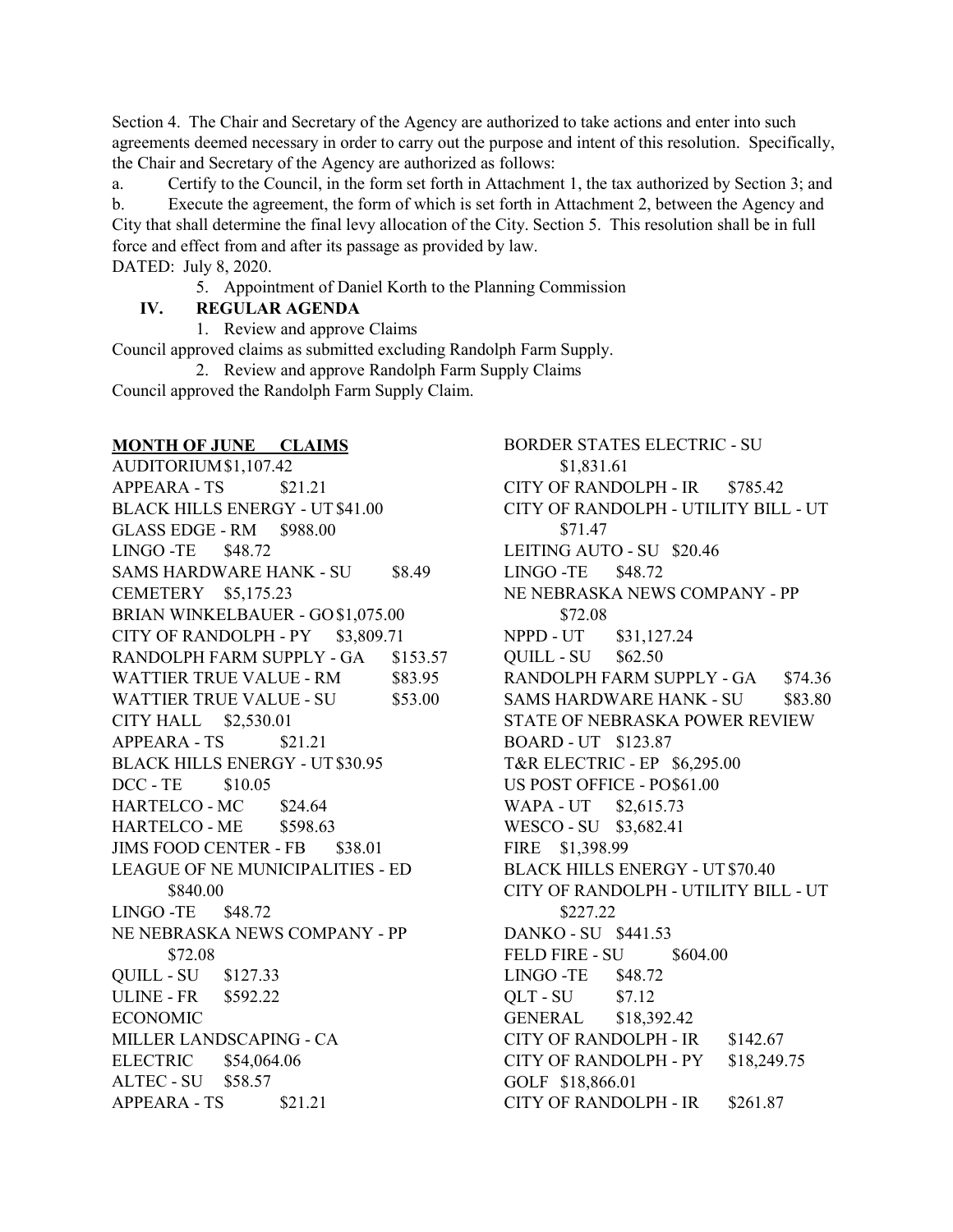CITY OF RANDOLPH - PY \$16,953.63 NE DEPT OF AGRICULTURE - MC \$118.83 SQUARE -SU \$64.50 LANDFILL \$3,802.80 BERNERS - GA \$43.00 CITY OF RANDOLPH - IR \$337.32 CITY OF RANDOLPH - UTILITY BILL - UT \$45.99 LEITING AUTO - SU \$26.00 LINGO -TE \$48.72 LP GILL - LF \$2,218.44 NE NEBRASKA NEWS COMPANY - PP \$72.08 QUILL - SU \$62.50 RANDOLPH FARM SUPPLY - GA \$474.09 RANDOLPH FARM SUPPLY - RM \$263.85 US POST OFFICE - PO\$61.00 LIBRARY \$3,622.71 CITY OF RANDOLPH -  $PY$  \$3,257.15 TRI STATE TURF - SU \$65.00 PARK \$7,008.76 BARCO - SU \$100.92 BRUCE TUNINK - TR \$100.00 BUSINESS CARD - FE\$201.50 CITY OF RANDOLPH - PY \$2,227.75 CITY OF RANDOLPH - UTILITY BILL - UT \$209.42 LEITING AUTO - SU \$68.82 LOVE SIGNS - PP \$583.53 RANDOLPH FARM SUPPLY - GA \$212.89 RANDOLPH FARM SUPPLY - RM \$22.00 SAMS CLUB - SU \$525.12 SAMS HARDWARE HANK - SU \$344.39 STUECKRATH TRUCKING - GSD \$1,471.50 ULINE - SU \$242.27 WATTIER TRUE VALUE - GA \$51.54 WATTIER TRUE VALUE - RM \$87.41 WATTIER TRUE VALUE - SU \$218.53 POLICE \$4,520.18 BERNERS - GA \$10.11 CITY OF RANDOLPH - PY \$4,446.66 LINGO -TE \$48.72 RANDOLPH FARM SUPPLY - GA \$14.69 POOL \$10,865.70 BARCO - SU \$50.70 BIG RED PRINTING - PP \$60.16

BUSINESS CARD - SU \$93.98 CENTURY LINK - TE \$105.76 CITY OF RANDOLPH -  $PY$  \$6,188.07 CITY OF RANDOLPH - UTILITY BILL - UT \$101.85 COLONIAL RESEARCH - CH \$2,010.35 HAWKINS - CH \$10.00 JIMS FOOD CENTER - FB \$88.03 KIEFER AQUATICS - SU \$208.00 NECC- ED \$80.00 QUILL - SU \$62.51 SAMS HARDWARE HANK - SU \$359.04 WATTIER TRUE VALUE - PA \$168.69 WATTIER TRUE VALUE - SU \$243.95 YMCA - ED \$240.00 SEWER \$10,199.08 APPEARA - TS \$21.21 CITY OF RANDOLPH - IR \$353.81 CITY OF RANDOLPH - PY \$6,727.91 CITY OF RANDOLPH - UTILITY BILL - UT \$1,802.48 EAKES - PP \$128.60 JEO - FE \$51.25 LEITING AUTO - SU \$38.76 LINGO -TE \$48.72 MIDWEST LABORATORIES - FE \$722.65 NE NEBRASKA NEWS COMPANY - PP \$72.08 NE PUBLIC HEALTH ENV LAB - FE \$15.00 QUILL - SU \$62.50 RANDOLPH FARM SUPPLY - GA \$34.15 US POST OFFICE - PO\$87.35 WATTIER TRUE VALUE - SU \$32.61 STREET \$8,956.22 APPEARA - TS \$21.21 BERNERS - GA \$55.00 BOB KINT - ME \$764.25 CHAD WINKELBUAER - ME \$75.00 CITY OF RANDOLPH - IR \$139.27 CITY OF RANDOLPH - UTILITY BILL - UT \$803.27 COLONIAL RESEARCH - PA \$1,694.74 COLONIAL RESEARCH - SU \$62.05 EAKES - PP \$128.61 GROSSENBURG - LE \$600.00 LARM - IN \$20.09 LEITING AUTO - SU \$33.38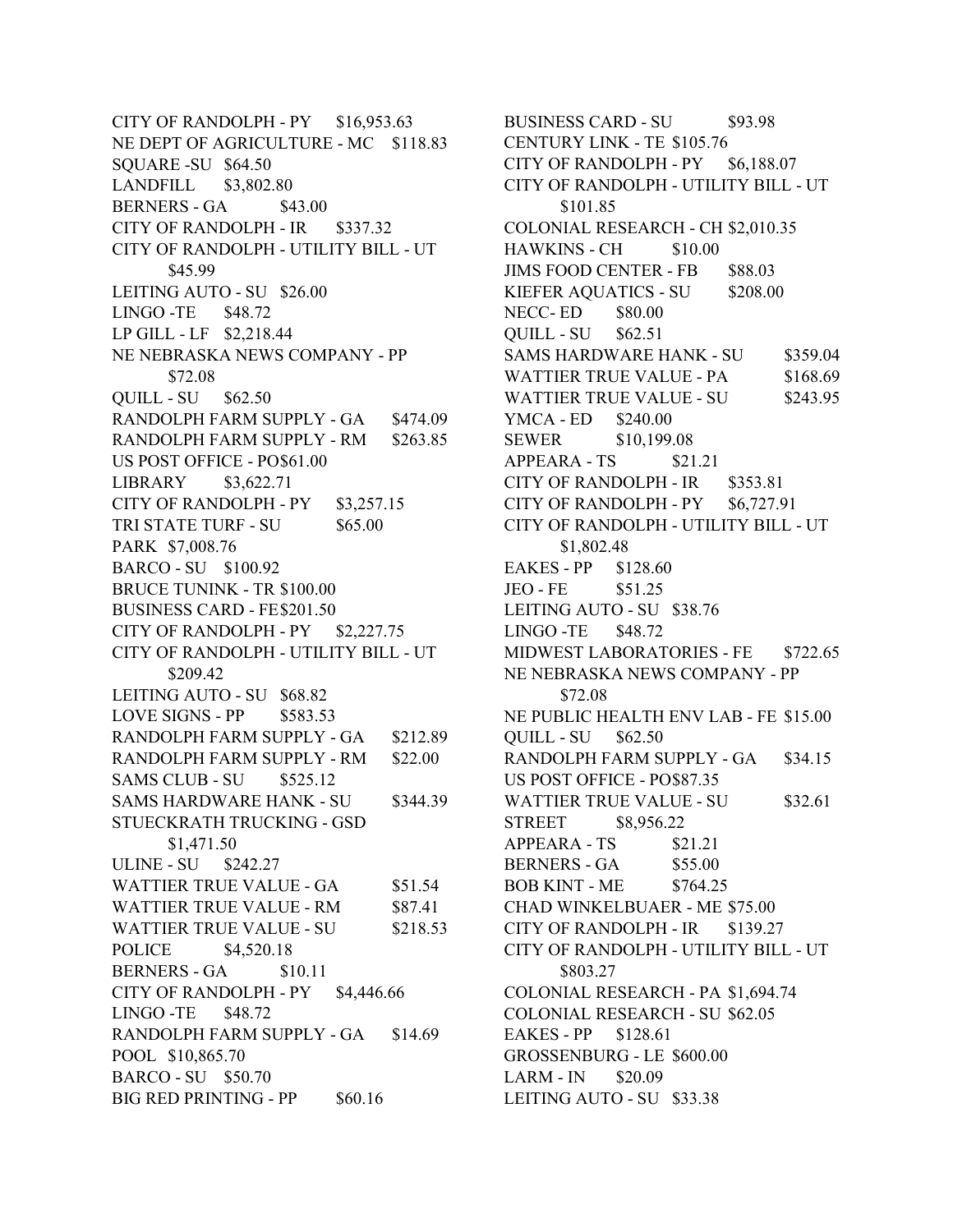| LINGO-TE<br>\$48.70            |          | CITY OF RANDOLPH - IR                |                                | \$269.09   |          |
|--------------------------------|----------|--------------------------------------|--------------------------------|------------|----------|
| \$2,403.31<br>MURPHY - RM      |          | <b>CITY OF RANDOLPH - PY</b>         |                                | \$8,586.48 |          |
| NE NEBRASKA NEWS COMPANY - PP  |          | CITY OF RANDOLPH - UTILITY BILL - UT |                                |            |          |
| \$72.08                        |          | \$952.99                             |                                |            |          |
| PAULS WELDING - SU<br>\$48.32  |          | CORE & MAIN - SU \$2,810.13          |                                |            |          |
| QUILL - SU<br>\$62.50          |          | <b>EAKES - PP</b>                    | \$128.60                       |            |          |
| RANDOLPH FARM SUPPLY - GA      | \$61.06  | LINGO -TE                            | \$48.72                        |            |          |
| RANDOLPH FARM SUPPLY - SU      | \$92.29  |                                      | NE NEBRASKA NEWS COMPANY - PP  |            |          |
| <b>SAMS HARDWARE HANK - SU</b> | \$181.20 | \$72.08                              |                                |            |          |
| STUECKRATH TRUCKING - GSD      |          | <b>NEWRA - MC \$105.00</b>           |                                |            |          |
| \$1,471.50                     |          | QUILL - SU                           | \$62.50                        |            |          |
| US POST OFFICE - PO\$61.00     |          |                                      | RANDOLPH FARM SUPPLY - GA      |            | \$59.33  |
| <b>WATTIER TRUE VALUE - SU</b> | \$3.86   |                                      | RANDOLPH FARM SUPPLY - RM      |            | \$389.00 |
| <b>WINKELBAUER REPAIR - RM</b> | \$53.53  |                                      | US POST OFFICE - PO\$61.00     |            |          |
| WATER<br>\$13,586.12           |          |                                      | <b>WATTIER TRUE VALUE - SU</b> |            | \$19.99  |
| <b>APPEARA - TS</b><br>\$21.21 |          |                                      |                                |            |          |

- 1. Review discuss, and approve Resolution 2020-08 USACE Funding letter request for S&A (Supervisor & Administrative). City Administrator confirmed with Attorney Holloway that no resolution was required to fund letter, all preapproved funds from Flood Control budget. Council approved funding USACE S&A letter.
- 2. Review, discuss, and approve Resolution 2020-09 financing new 2020 Garbage Packer with NCL – Government Capital financing. City Administrator Benton presented that the Garbage Packer was approved in August 2019 for current fiscal budget, this resolution was to secure financing with NCL Government Capital. Garbage packer delivery has been delayed by current health concerns, estimated delivery now end of August. Council adopted Resolution 2020-09.

#### RESOLUTION NO. 2020-09

#### A RESOLUTION AUTHORIZING THE LEASE OF A 2020 INTERNATIONAL HV607 SBA GARBAGE PACKER.

WHEREAS, the City of Randolph, Nebraska ("City") is currently in need of a garbage packer.

WHEREAS, the Lease Servicing Center, Inc. dba NCL Government Capital ("NCL"), has a 2020 International HV607 SBA Garbage Packer for lease.

NOW THEREFORE, BE IT RESOLVED by the Mayor and the Council of the City of Randolph that the City enter a five (5) year lease agreement with NCL for the above referenced garbage packer for five (5) annual lease payments of \$26,767.40.

BE IT FURTHER RESOLVED the City Administrator, Benjamin Benton, be authorized to execute all necessary documents on behalf of the City to effectuate the lease agreements with NCL.

PASSED, APPROVED, AND ADOPTED by the Mayor and the Council of the City of Randolph, Cedar County, Nebraska at their regular meeting held on the \_8th\_ day of July, 2020.

3. Review, discuss, and approve USACE Floodplain 65% Design Phase 2 Earth Alignment and Douglas, Main, & Nebraska Street Bridges. City Administrator Benton presented Earth Alignment 4 as the most cost effective option of the twelve designs to most favorable channel alignment for